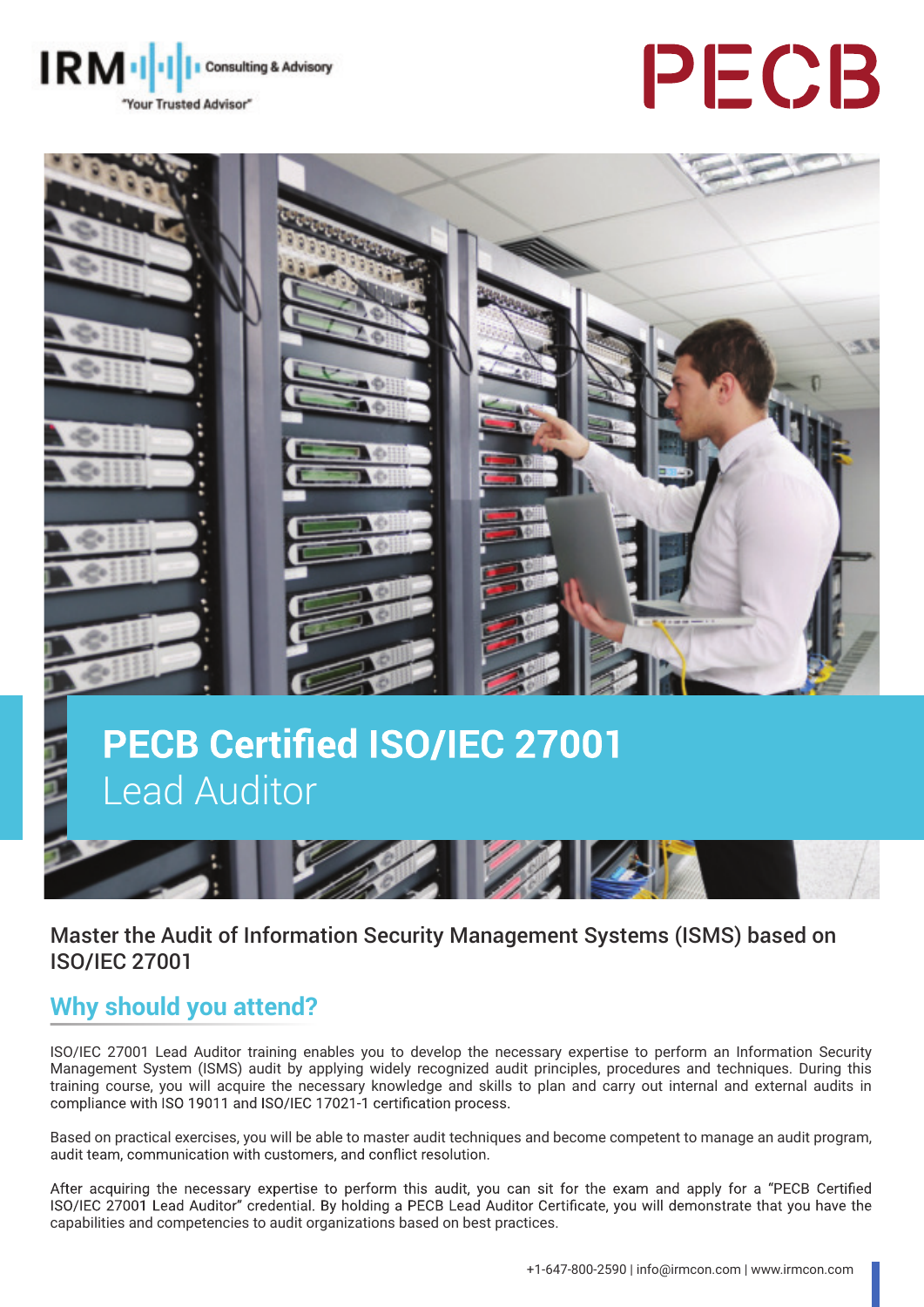

## **Who should attend?**

- > Auditors seeking to perform and lead Information Security Management System (ISMS) certification audits
- **K** Managers or consultants seeking to master an Information Security Management System audit process
- $\triangleright$  Individuals responsible for maintaining conformance with Information Security Management System requirements
- $\triangleright$  Technical experts seeking to prepare for an Information Security Management System audit
- $\triangleright$  Expert advisors in Information Security Management

## **Course agenda** Duration: 5 days

#### **Day 1** Introduction to the information security management system (ISMS) and ISO/IEC 27001

- $\blacktriangleright$  Training course objectives and structure
- $\triangleright$  Standards and regulatory frameworks
- $\triangleright$  Certification process

#### **Day 2** Audit principles, preparation, and initiation of an audit

- $\blacktriangleright$  Fundamental audit concepts and principles
- $\triangleright$  The impact of trends and technology in auditing
- $\triangleright$  Evidence-based auditing

#### **Day 3** On-site audit activities

- $\triangleright$  Preparing for stage 2 audit
- $\triangleright$  Stage 2 audit
- $\triangleright$  Communication during the audit
- **Day 4** Closing the audit
	- $\triangleright$  Drafting audit findings and nonconformity reports
	- $\blacktriangleright$  Audit documentation and quality review
	- $\triangleright$  Closing of the audit
	- $\triangleright$  Evaluation of action plans by the auditor
- $\blacktriangleright$  Fundamental concepts and principles of information security
- $\triangleright$  Information security management system (ISMS)
- $\triangleright$  Risk-based auditing
- $\blacktriangleright$  Initiation of the audit process
- 
- $\triangleright$  Stage 1 audit
- Audit procedures
- $\triangleright$  Creating audit test plans
- $\triangleright$  Beyond the initial audit
- $\blacktriangleright$  Managing an internal audit program
- $\triangleright$  Closing of the training course

**Day 5** Certification Exam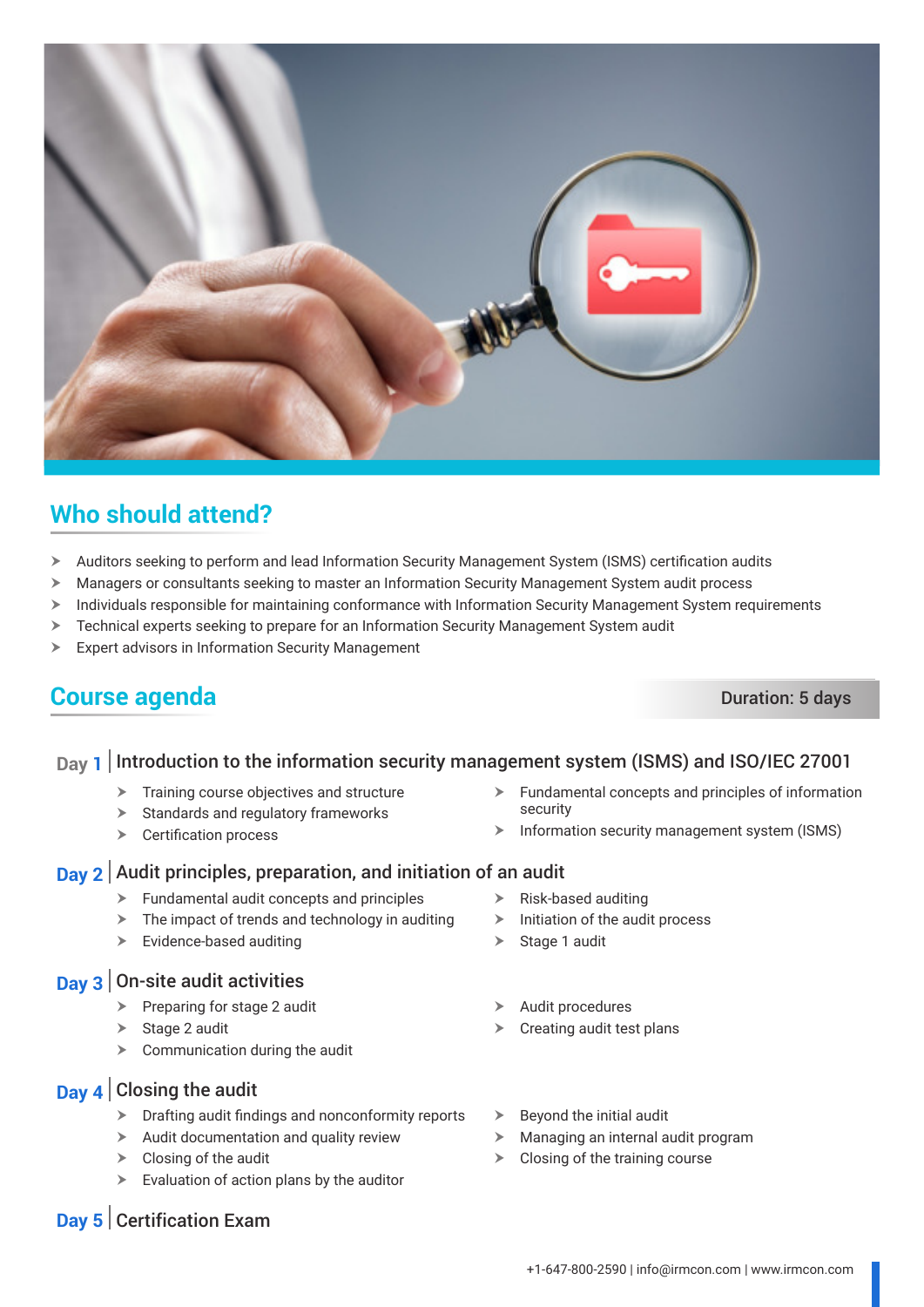

## **Learning objectives**

- $\triangleright$  Understand the operations of an Information Security Management System based on ISO/IEC 27001
- $\triangleright$  Acknowledge the correlation between ISO/IEC 27001, ISO/IEC 27002 and other standards and regulatory frameworks
- $\triangleright$  Understand an auditor's role to: plan, lead and follow-up on a management system audit in accordance with ISO 19011
- $\blacktriangleright$  Learn how to lead an audit and audit team
- $\geq$  Learn how to interpret the requirements of ISO/IEC 27001 in the context of an ISMS audit
- $\triangleright$  Acquire the competencies of an auditor to: plan an audit, lead an audit, draft reports, and follow-up on an audit in compliance with ISO 19011

## **Examination** Duration: 3 hours

The "PECB Certified ISO/IEC 27001 Lead Auditor" exam fully meets the requirements of the PECB Examination and Certification Programme (ECP). The exam covers the following competency domains:

**Domain 1** Fundamental principles and concepts of an Information Security Management System (ISMS) **Domain 2** | Information Security Management System (ISMS) **Domain 3** Fundamental audit concepts and principles **Domain 4** Preparation of an ISO/IEC 27001 audit **Domain 5** Conducting an ISO/IEC 27001 audit **Domain 6** Closing an ISO/IEC 27001 audit **Domain 7** Managing an ISO/IEC 27001 audit program

For more information about exam details, please visit [Examination Rules and Policies](https://pecb.com/en/examination-rules-and-policies).